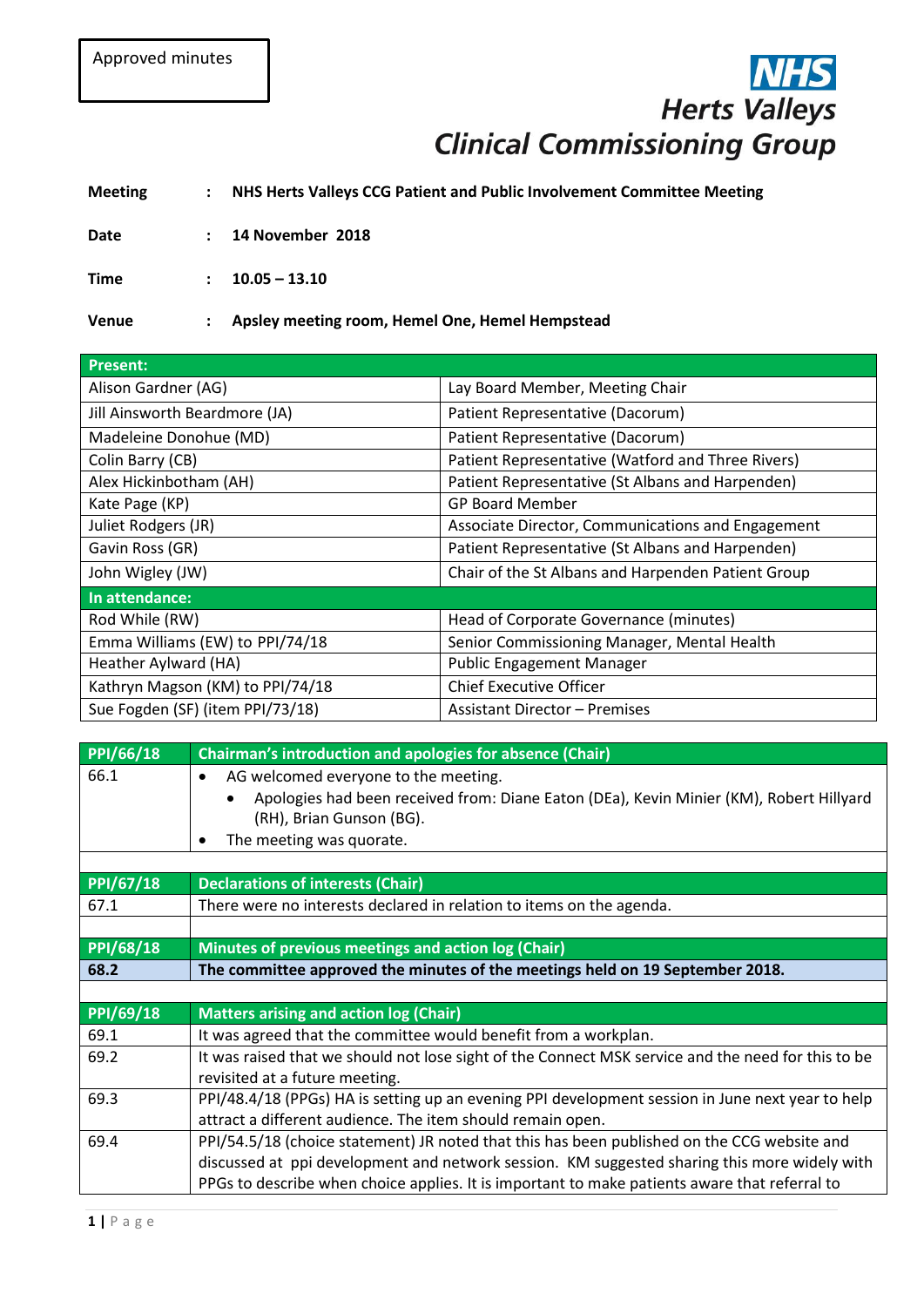|                          | secondary care is not the default position.                                                                                                                          |
|--------------------------|----------------------------------------------------------------------------------------------------------------------------------------------------------------------|
| 69.5                     | The action log and matters arising were noted.                                                                                                                       |
| 69.6                     | ACTION: Patient choice summary statement to be circulated to PPGs - HA.                                                                                              |
| 69.7                     | ACTION: Patient choice summary to be shared with HealthWatch with the suggestion that they                                                                           |
|                          | help promote it $-JR$ .                                                                                                                                              |
| 69.8                     | ACTION: JR and RW to propose work plan for the committee.                                                                                                            |
|                          |                                                                                                                                                                      |
| <b>PPI/70/18</b>         | <b>HPFT Contract</b>                                                                                                                                                 |
| 70.1                     | EW introduced the presentation with the following points:                                                                                                            |
|                          | Contract is for specialist mental health services in Herts.                                                                                                          |
|                          | Contract will run for five years from April 2019 and the partners are East and North Herts<br>٠                                                                      |
|                          | CCG, Herts Valleys CCG, Hertfordshire County Council (HCC), and Cambridgeshire and                                                                                   |
|                          | Peterborough CCG.<br>The value is £168m.                                                                                                                             |
|                          | $\bullet$<br>$\bullet$                                                                                                                                               |
|                          | There is a steering group and a number of sub groups in place and the contract is being<br>driven by the Five Year Forward View for mental health                    |
|                          | We are asking users and carers to feed into the service improvement plan and some<br>$\bullet$                                                                       |
|                          | feedback is already being received.                                                                                                                                  |
|                          |                                                                                                                                                                      |
| 70.2                     | Discussion points:                                                                                                                                                   |
|                          | It was noted that service user representation is part of the governance of mental health                                                                             |
|                          | commissioning. There is a planning and performance group which also has representation                                                                               |
|                          | and they help drive the needs of the contract. There have been two stakeholder events so                                                                             |
|                          | far and feedback has been received from acute in-patients. This all contributes to the                                                                               |
|                          | service improvement plan.                                                                                                                                            |
|                          | AH asked what is meant by the golden threads of personalisation. EW stated that this<br>$\bullet$                                                                    |
|                          | indicated that service user feedback is a key theme in individualised care.                                                                                          |
|                          | CB welcomed the strengthening of CAMHS in the contract as early intervention was<br>٠                                                                                |
|                          | absolutely vital                                                                                                                                                     |
|                          | EW stated that there is a full CAMHS programme in place and it was agreed that this<br>$\bullet$<br>would be a good subject for an in depth review at the committee. |
|                          | MD has a concern about early intervention at children's centres and it was clarified that                                                                            |
|                          | this is in place via perinatal interventions. Work has been carried out on training to                                                                               |
|                          | ensure that there is high awareness amongst staff. HCC have recommissioned these                                                                                     |
|                          | services.                                                                                                                                                            |
|                          | The dementia pathway has been revamped to ensure that people see a consultant for a<br>٠                                                                             |
|                          | diagnosis within 12 weeks; previously this could have been up to 38 weeks.                                                                                           |
|                          | KP stated that mental health services have been brought into three Hertsmere practices<br>$\bullet$                                                                  |
|                          | and there is a desire to expand this.                                                                                                                                |
|                          | JAB asked whether GPs were getting sufficient feedback on patients being treated by<br>$\bullet$                                                                     |
|                          | mental health services. KP stated that this has improved a lot over the past 18 months.                                                                              |
| 70.3                     | The committee noted the report on the HPFT contract and thanked EW for the information                                                                               |
|                          | presented.                                                                                                                                                           |
| 70.4                     | ACTION: E Biggs to bring a discussion on on CAMHS to the PPI committee.                                                                                              |
|                          |                                                                                                                                                                      |
| <b>PPI/71/18</b><br>71.1 | Acute SOC - engagement process<br>JR introduced the paper:                                                                                                           |
|                          | WHHT are undergoing a refresh of the SOC and are partway through the process.                                                                                        |
|                          | Four engagement events have been held, views from the events were captured and we<br>٠                                                                               |
|                          | will publish the high level outcomes on the CCG website.                                                                                                             |
|                          | The next steps are that there will be an additional public meeting in early January and a<br>$\bullet$                                                               |
|                          | large venue is being sourced for this.                                                                                                                               |
|                          | The following week there will be a number of evaluation panels (with mixed audience)                                                                                 |
|                          |                                                                                                                                                                      |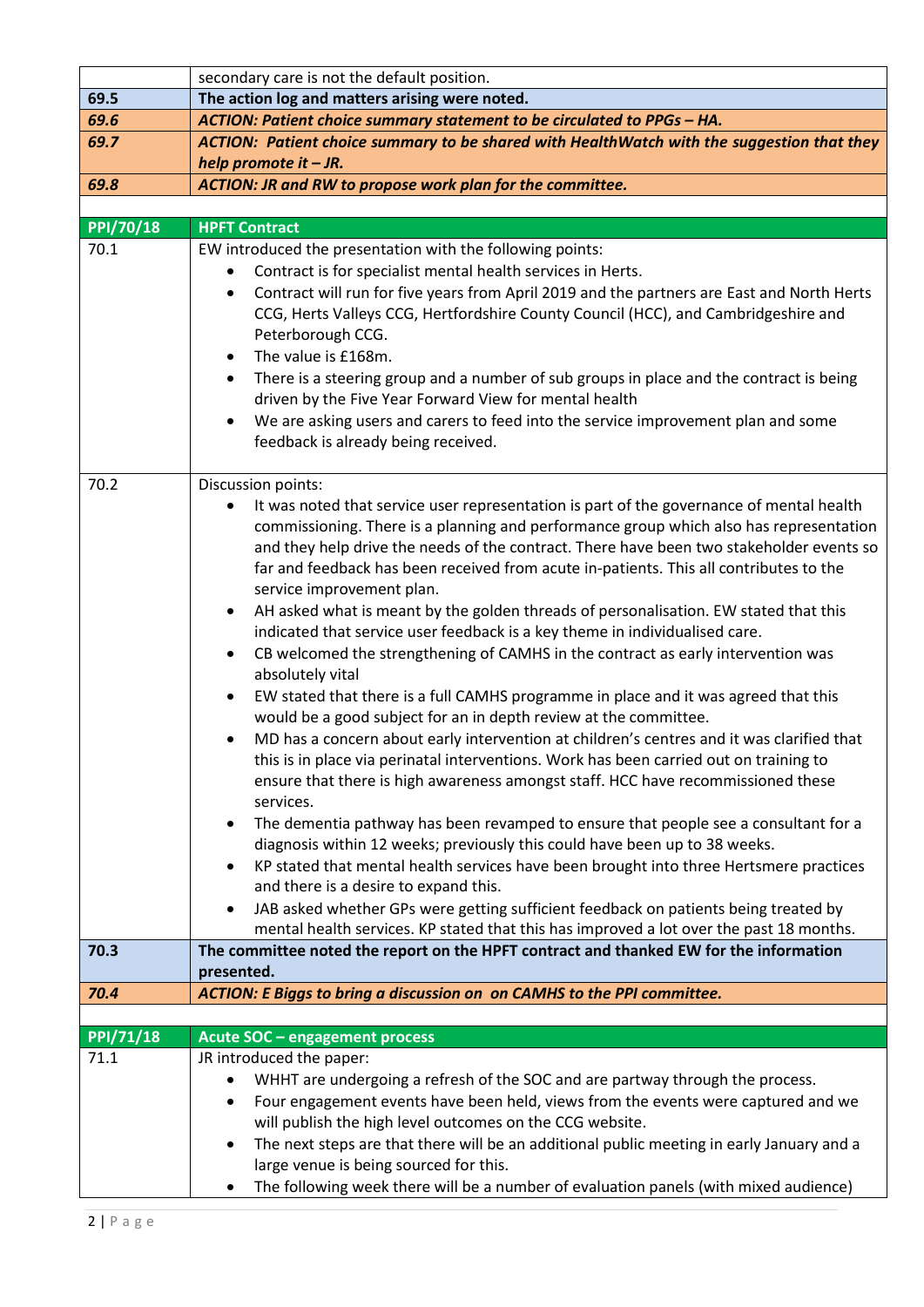|                  | involving patients and the public as a whole. There will be five patients on each of those.                                                                                  |
|------------------|------------------------------------------------------------------------------------------------------------------------------------------------------------------------------|
| 71.2             | The following points were made in discussion:                                                                                                                                |
|                  | MD asked whether there would be all localities represented at the panels. JR stated that                                                                                     |
|                  | this needs to be decided but we wanted a good geographical spread. It would be helpful                                                                                       |
|                  | to get younger people and some fresh voices involved.                                                                                                                        |
|                  | MD noted that people from Dacorum attended all of the meetings.                                                                                                              |
|                  | KP stated that Hertsmere patients had felt the local voice was not heard because of<br>$\bullet$                                                                             |
|                  | Dacorum presence. JW reflected also that at all meetings the local voice was "drowned                                                                                        |
|                  | out" and also the media had quoted the Dacorum view at the St Albans meeting, this                                                                                           |
|                  | wasn't an accurate representation of what happened at the meeting.                                                                                                           |
|                  | JA was anxious for more people to attend from the localities to avoid the same views<br>$\bullet$                                                                            |
|                  | being expressed. We need to reach out to get a wider voice.                                                                                                                  |
|                  | KM stated that the people attending the panel must be able to demonstrate that they are                                                                                      |
|                  | independent. She favoured the public meeting being held in Hertsmere and suggested                                                                                           |
|                  | hearing from everyone via a market stall approach.                                                                                                                           |
| 71.3             | The committee noted the update on SOC engagement                                                                                                                             |
|                  |                                                                                                                                                                              |
| <b>PPI/72/18</b> | Participation strategy and implementation plan                                                                                                                               |
| 72.1             | JR introduced the participation strategy and plan with the following points                                                                                                  |
|                  | This has been reviewed by the committee previously and the plan was approved by the                                                                                          |
|                  | CCG board on 8 November.                                                                                                                                                     |
|                  | NHS England has not yet decided how they will be carrying the annual assessment as part<br>$\bullet$                                                                         |
|                  | of the Improvement and Assessment Framework (IAF).                                                                                                                           |
|                  | We are producing a summary strategy which will go to the reader panel.<br>$\bullet$                                                                                          |
|                  | The implementation plan is a work in progress but the strategy? is already being                                                                                             |
|                  | implemented.                                                                                                                                                                 |
| 72.2             | The following points were made in discussion:                                                                                                                                |
|                  | JR stated that we need to be better at measuring what we do and we would like feedback<br>from the committee on that.                                                        |
|                  |                                                                                                                                                                              |
|                  | JW referred to the role of the PPI committee described in the strategy. This refers to<br>assuring and advising the board and it states that the committee does not have any |
|                  | power of decision making. Patient representatives need to understand this.                                                                                                   |
|                  | It was confirmed that locality patient group chairs have a standing invitation to PPI                                                                                        |
|                  | committee meetings.                                                                                                                                                          |
|                  | AH reflected that there still needed to be improvements in some of the PPGs.                                                                                                 |
|                  | CB stated that the influence of patient representatives in the Watford locality was quite<br>$\bullet$                                                                       |
|                  | low. The committee reflected that this was disappointing. It was noted that there are no                                                                                     |
|                  | locality PPI meetings and patients do not get invited to the business meetings.                                                                                              |
|                  | KM stated that we need to drive compliance with patient engagement through the<br>$\bullet$                                                                                  |
|                  | Enhanced Commissioning Framework, which is enforceable contractually. There is                                                                                               |
|                  | potential to carry out an audit on this.                                                                                                                                     |
| 72.3             | The committee noted the report.                                                                                                                                              |
| 72.4             | ACTION: KM and JR to develop a plan to drive consistency in patient engagement across the                                                                                    |
|                  | four locality committees.                                                                                                                                                    |
|                  |                                                                                                                                                                              |
| <b>PPI/73/18</b> | <b>CCG approach to estates</b>                                                                                                                                               |
| 73.1             | SF stated the following:                                                                                                                                                     |
|                  | SF is responsible for primary care estates across Hertfordshire.                                                                                                             |
|                  | There are 170 primary care buildings and the CCGs pay for the rents for those buildings.<br>٠                                                                                |
|                  | The team ensure that properties represent value for money.<br>$\bullet$                                                                                                      |
|                  | There has not been any new money via the Estates and Technology Transformation Fund                                                                                          |
|                  | (ETTF) for a while.                                                                                                                                                          |
|                  | One project in Hemel Hempstead has completed alongside the Elms in Watford and                                                                                               |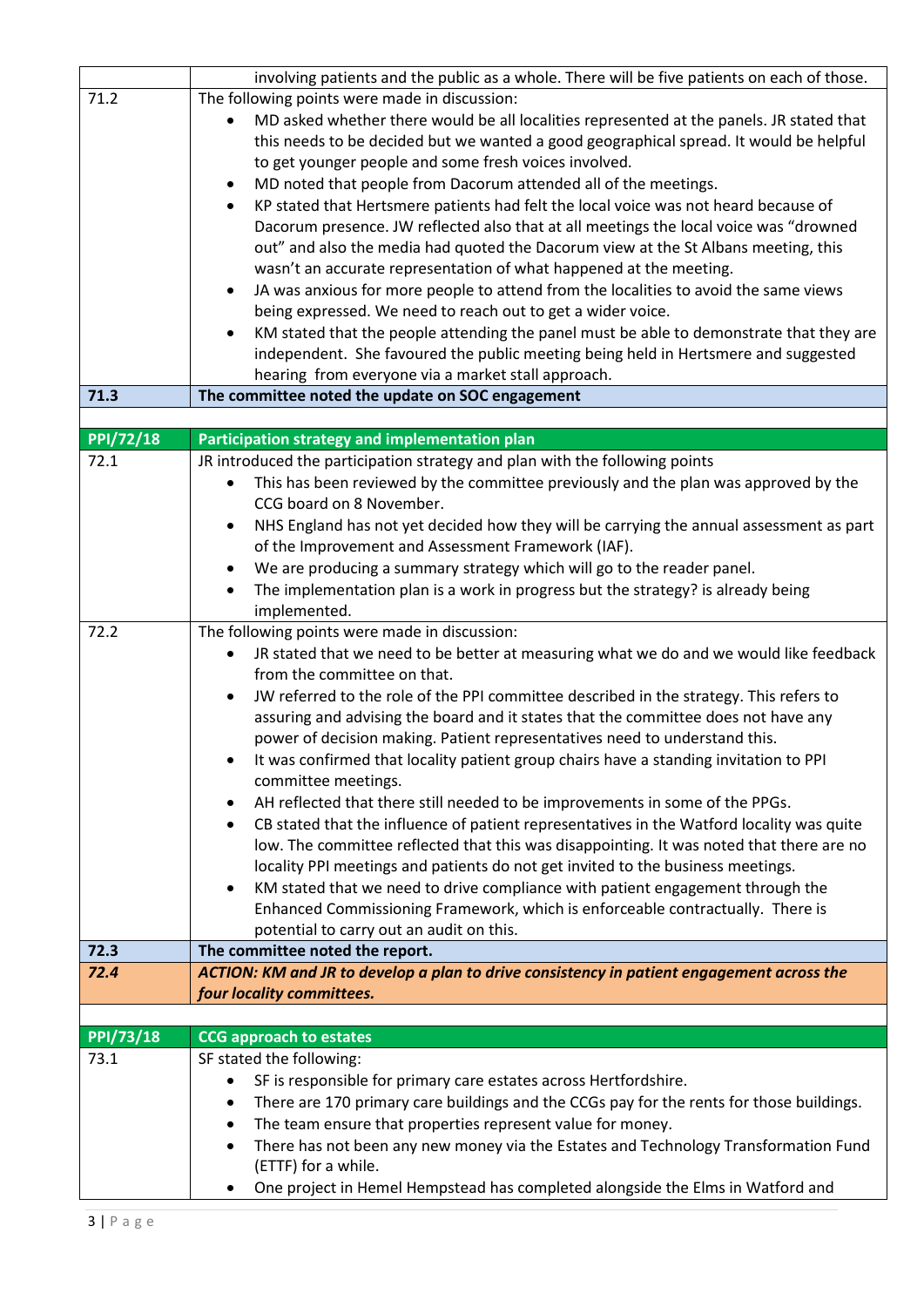|                     | others are in process.                                                                                                                   |
|---------------------|------------------------------------------------------------------------------------------------------------------------------------------|
|                     | The team liaises with local authorities to understand where housing developments are<br>$\bullet$                                        |
|                     | taking place so that the impact on general practice can be understood.                                                                   |
| 73.2                | The following points were made in discussion:                                                                                            |
|                     | The Potters Bar area is well served.                                                                                                     |
|                     | The Borehamwood area is an area of high growth and current buildings are up to<br>$\bullet$                                              |
|                     | capacity. There are plans in place to address this and the practices are collaborating on                                                |
|                     | the issue.                                                                                                                               |
|                     | AH reflected that there is a concern in public that planning is not taking place and<br>$\bullet$                                        |
|                     | awareness needs to be raised.                                                                                                            |
|                     | Progress is being made on the needs of Berkhamsted but the funding mechanism still                                                       |
|                     | needs to be decided by NHSE.                                                                                                             |
|                     | There have been some major needs in Watford (Meadowell) which has taken a great deal                                                     |
|                     | of time to address.                                                                                                                      |
| 73.3                | The committee noted the verbal report on primary care estates.                                                                           |
| 73.4                | ACTION: Paper on how we manage planning applications to be circulated - SF                                                               |
|                     |                                                                                                                                          |
| <b>PPI/74/18</b>    | <b>Locality reports</b>                                                                                                                  |
| 74.1                | Dacorum: MD noted that the locality commissioning committee is very welcoming to patient                                                 |
|                     | representatives.                                                                                                                         |
| 74.2                | Watford: There is no report because there is not a locality PPI meeting.                                                                 |
| 74.3                | St Albans: JW stated that there would be a talk shortly on the extended hours programme.                                                 |
| 74.4                | Hertsmere: Harvey Ward has been made chair. Fairbrook held an evening meeting on                                                         |
|                     | contraception advice for women and this was extremely successful. KM suggested writing this up                                           |
| 74.5                | as a case study.<br>It was noted there was an issue with flu vaccines. KM stated that this was a delivery rather than                    |
|                     | supply problem and had been delayed in some practices. Practices have been encouraged to liaise                                          |
|                     | with each other on this. Some practices did not handle this well.                                                                        |
| 74.6                | The committee noted the locality updates.                                                                                                |
|                     | KM and EW left the meeting at 12.05.                                                                                                     |
| <b>PPI/75/18</b>    | Patient participation and engagement report                                                                                              |
| 75.1                | HA introduced the report with the following points                                                                                       |
|                     | PPI development - the meeting in June will be an evening meeting taking on board                                                         |
|                     | comments previously made by the committee.                                                                                               |
|                     | There is a "let's get connected" meeting shortly with 85 attendees with a focus on<br>$\bullet$                                          |
|                     | connecting PPGs across the localities. Key topics are local support mechanisms and social                                                |
|                     | prescribing.                                                                                                                             |
|                     | We are looking for patient involvement in quality visits and volunteers are requested. We                                                |
|                     | are looking for two patients for each visit.                                                                                             |
| 75.2                | The following points were made in discussion:                                                                                            |
|                     | MD asked whether DBS checks were being carried out on volunteers. JA stated that she                                                     |
|                     | did not believe it was necessary.                                                                                                        |
|                     | MD stated that insufficient patients are attending engagement meetings with planned<br>$\bullet$                                         |
|                     | and primary care. This needs to be addressed with AS and KB to assess whether these                                                      |
|                     | projects can be brought to PPI development sessions.                                                                                     |
| 75.3                | The committee noted the patient participation and engagement report.                                                                     |
| 75.4                | RW - check DBS requirements and best practice for volunteers and to check volunteer policy.                                              |
| 75.5                | ACTION: JR to discuss planned and primary care projects with Avni Shah and Kevin Barrett and a                                           |
|                     | proposal to be brought to the next committee meeting.                                                                                    |
| $\frac{PPI}{76/18}$ |                                                                                                                                          |
| 76.1                | <b>Board meeting held in public 8 November 2018</b>                                                                                      |
|                     | AG introduced the item with the following key points:<br>Time was spent at the board discussing a letter from HCC to Simon Stevens which |
|                     |                                                                                                                                          |